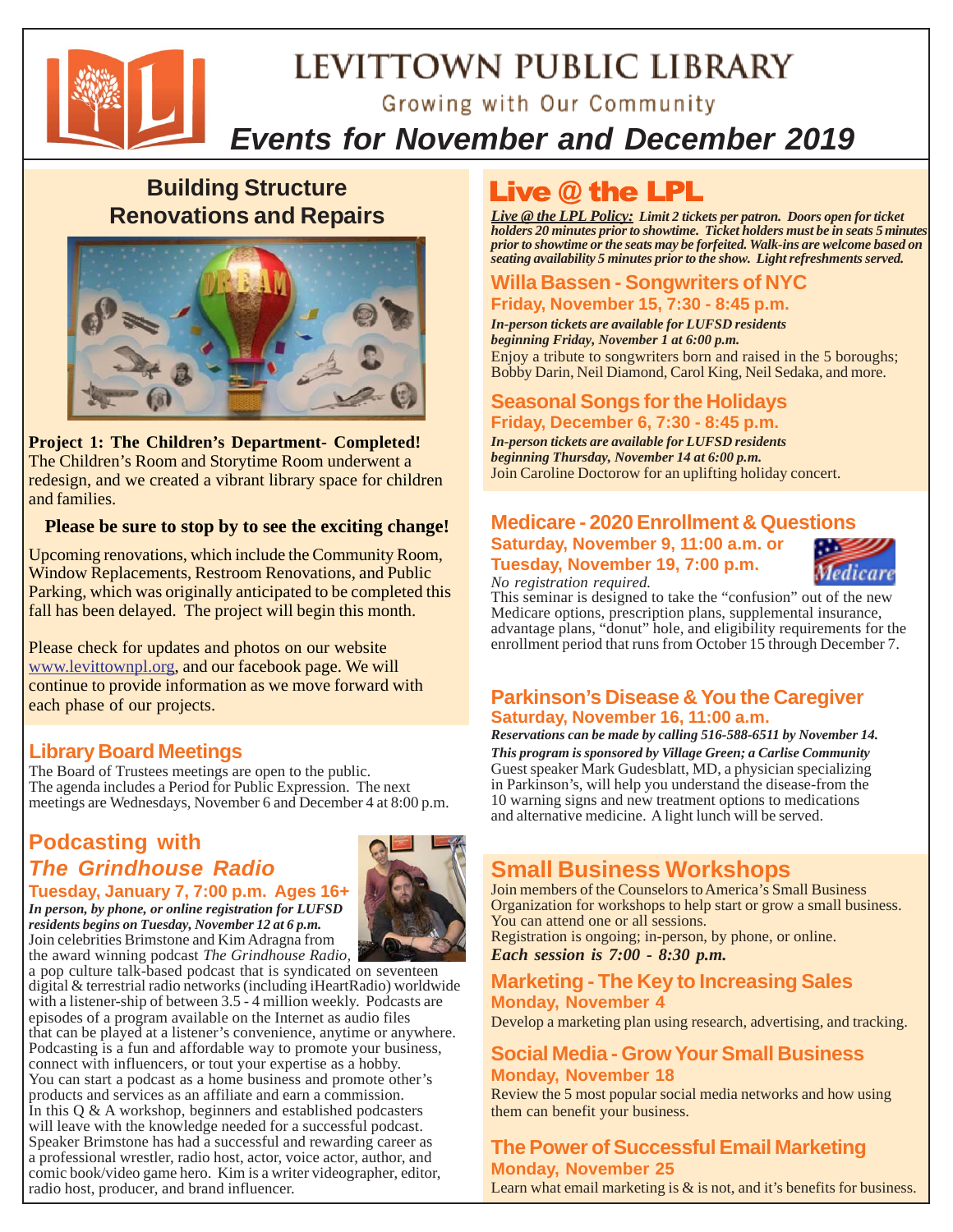**Adult Programs**

*Adult Programs (ages 18+) requiring registration or tickets will list a start date for LUFSD residents, non-resident availability will start one week after, unless otherwise stated. Some registrations may be online. Programs may be altered due to unforeseen circumstances. Registered participants should be present when a program is scheduled to begin, a latecomer's place may be forfeited.*



# **Library Bus Trips:**

Remaining tickets will be on sale at the Circulation Desk for LUFSD cardholders and non-residents. Non-refundable payment is due at the time of registration. Money order or check accepted (no cash), made payable to the Levittown Public Library. Visit the library or our website www.levittownpl.org for more details.

**Please note that all bus trips are subject to a minimum registration. Trip itineraries may be subject to change due to unforeseen circumstances. Children under the age of 18 must be accompanied by an adult. A guide for trip :**

**12 =mild**  $\blacktriangleright$   $\blacktriangleright$   $\blacktriangleright$  =moderate  $\blacktriangleright$   $\blacktriangleright$   $\blacktriangleright$  =maximum

**Westchester Broadway Theatre**

### *All Shook Up Matinee* **Thursday, March 26, 2020**

**\$89.00 per person includes: bus, show, lunch, snacks, and bus driver gratuity.**



**Limited tickets will be on sale for LUFSD residents beginning Thursday, January 9, 2020 at 6:00 p.m. Remaining tickets will be on sale at the Circulation Desk through Tuesday, February 25th. Limit two tickets per patron.**

We depart for Westchester at 9:45 a.m. and will arrive for a dine-in theatre lunch at 11:30 a.m.; choose from a selection of entrees, plus rolls, salad, coffee, tea, and dessert. Non-alcoholic and alcoholic beverages are available for an extra charge. At 1:00 p.m., we will enjoy a musical set to the hits of the King of Rock and Roll himself, Elvis Presley, this musical will have you dancing in your "Blue Suede Shoes". The music is all Elvis and the result is a show full of hilarious and enchanting 1950's fun. When Chad, the mysterious motorcycleriding, hip-swiveling roustabout rides into town, suddenly everyone's lip curling and all shook up with secrets, music, and love. We will return at approximately 5:30 p.m.

# **Current Events Discussion Group Tuesdays, November 12 & December 10, 1:00 p.m.**

*Open to all adult ages.* Explore behind the headlines with Jack Bilello.

### **Presidential Impeachment: A Historical and Constitutional Interpretation Monday, November 25, 2:00 p.m.**

James Coll is an adjunct professor of American and Constitutional History. In this discussion, he will visit the constitutional provisions defining this legal device in regards to our country's current politics, as well as provide an examination of the past circumstances surrounding the impeachment of Presidents Andrew Johnson and Bill Clinton.

# **Notable Noshes All About Turkey Dressing (Stuffing) Wednesday, November 6, 7:00 p.m.**



Let's discuss the methods we use to prepare our birds and stuffing, including vegan, while exchanging recipes.

# **A Tour of the Patisseries of Paris**

*No registration required.*

**Wednesday, December 4, 7:00 p.m.** Enjoy an overview of the pastry shops in Paris while sampling a local patisserie's cookies in celebration of the holidays. *In-person, by phone, or online registration for LUFSD residents begins Wednesday, November 13 at 6:00 p.m. May register 2 people.*

*Nassau County Legislator John Ferretti, is presenting the following program at the Levittown Public Library. Reservations can be made by calling 516-571-6215.*

# **Safeguarding Against Senior Scams Wednesday, November 13 from 4:00 to 5:30 p.m.**

Many schemes against seniors are presented in the form of alleged credit card offers, charity donations, home improvements, investments, wire transfers, and more. A representative of the Nassau County Police Department will advise on how not to fall victim to these scams.

### **Singles Discussion & Support Group Thursdays, November 21 & December 19, 4:00 p.m.**

*Open to all adults.* Join Life Coach Marla Matthews for open discussions.

# **Gratitude is the New Calm Thursday, November 21, 7:00 p.m.**

Join Lorraine Miller, writer, speaker and coach, as she inspires you to bring gratitude into every area of your life. Starting from a place of gratitude sets you up for joy, ease, flow, peace and a sense of calm. In this workshop you will learn a five-minute practice you can follow every day and strategies to combat stress and build resilience.

# **The Artistry of Gene Kelly Thursday, December 12, 2:00 p.m.**

Using classic video and audio clips, Richard Knox will showcase the immensely talented Gene Kelly whose career on Broadway and in Hollywood made him one of the 20th century's most beloved performers.

# **Craft Workshops**

Each class has a separate registration and non-refundable fee, check or money order, made payable to the Levittown Public Library, due upon registration for each person.

# **Holiday Greeting Cards**



*Thursday, November 7 at 6:00 p.m. May register 2 people.*

Personalize greeting cards for fall/Thanksgiving and the winter holidays to give to your family and friends. Steph Ackerman will bring all the supplies and assist with your creations.

#### **Ceramic Antique Truck with Snow Choose between: Monday, December 9, 6:30 p.m.**  $$5$  fee

**or Friday, December 13, at 6:30 p.m.** *In-person, registration for LUFSD residents begins*

*Monday, November 18 at 6:00 p.m. May register 2 people.* Join Rosemarie Attard and hand-paint a decorative antique truck with snow on it for the holiday season. Choose between a pine tree or candy to fill the back of the ceramic pickup truck.

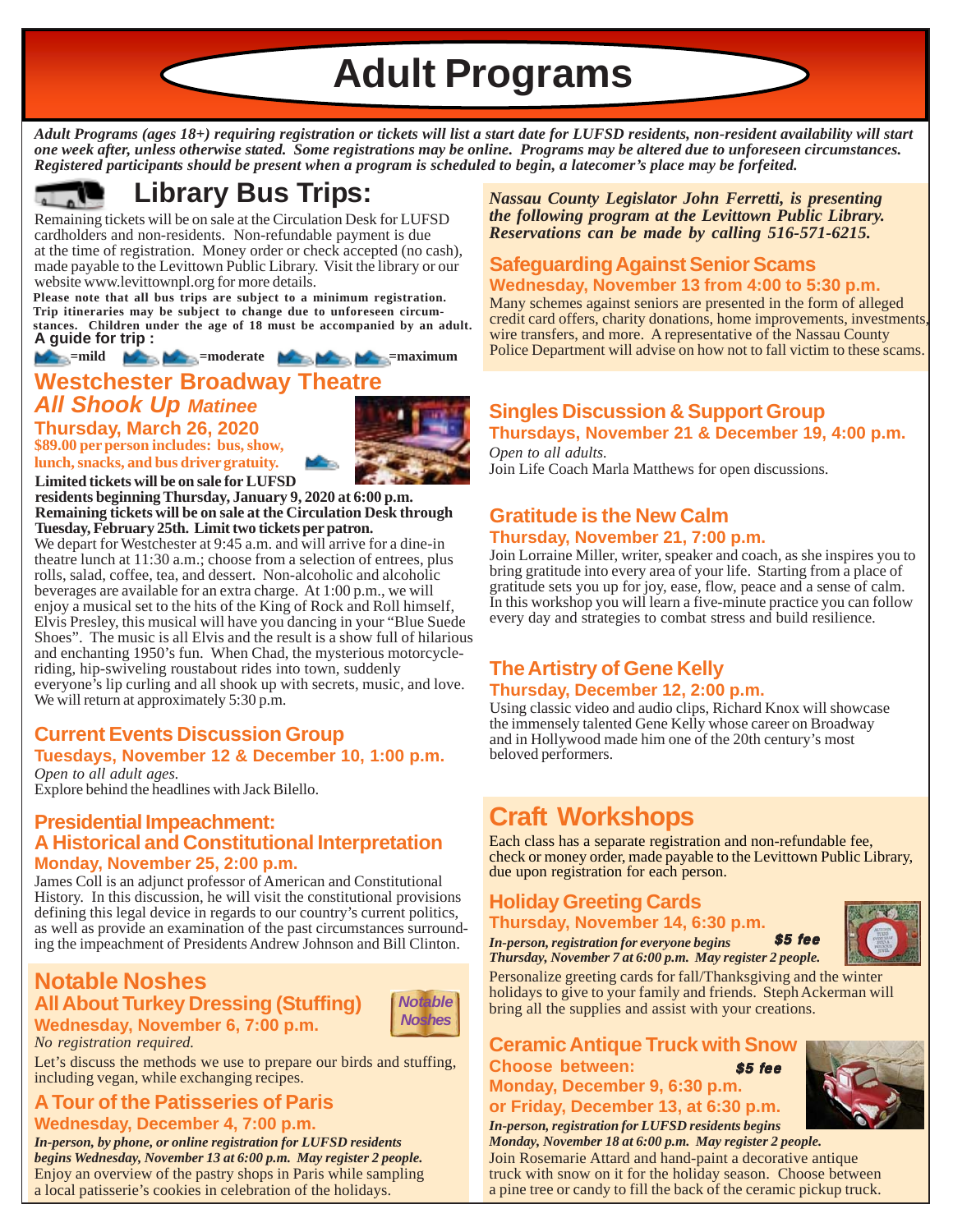**Adult Programs**

**Exercise Classes: Each class has a separate registration and non-refundable fee, check or money order, made payable to the Levittown Public Library, due upon registration for each person. Each registered person must sign a physical release form prior to the first class.**

**Stretching & Toning with Lois Mondays, January 6 - March 23** \$30 fee for 10 classes**10:00 - 11:00 a.m. (no class on 1/20 & 2/17)**

*Single in-person registration for LUFSD residents begins Monday, December 30 at 9:30 a.m. and non-resident on Thursday, January 2.*

# **Special Level Craft Classes**

There are no fees for these craft classes for adults with special needs run by Doreen McIlwaine, Special Education Coordinator/Behavioral Specialist.

*In-person, by phone, or online registration for one or both classes for LUFSD residents begins Tuesday, November 5 at 9:30 a.m. May register 2 people.*

# **Mason Jar Scarecrow**

Make this adorable autumn craft for your home. **Tuesday, November 19, 10:30 a.m.**

#### **Winter Holiday Decoupage Vase Friday, December 13, 10:30 a.m.**

Glue colored paper cutouts to a vase and create a wonderful winter decoration or holiday gift.



# **Cooking Classes**

Each class has a separate registration and nonrefundable \$5.00 fee, check or money order, made payable to the Levittown Public Library, due upon registration for each person. May register 2 people.

### **Bacon & Shrimp Fettuccine Alfredo Tuesday, November 12, 7:00 p.m.**

*In-person registration for LUFSD residents begins Monday, 11/4 at 6 p.m. and non-resident on Thursday, 11/7.*

Join Chef Craig of the Block Island Seafood Co. as he prepares dishes great for the colder months ahead; pumpkin soup topped with Autumn whipped cream and a hearty bacon and shrimp fettuccine Alfredo.

### **Cranberry Pumpkin Coffee Cake Thursday, November 14, 1:00 p.m.**

*In-person registration for LUFSD residents begins Wednesday, 11/6 at 9:30 a.m. and non-resident on Tuesday, 11/12.* Prepare this wonderful Autumn treat with Chef Rob Scott to take home and bake. You will be given a list of baking utensils to bring.

# **Chocolate Painted Cannolis & Cone-olis Tuesday, December 3, 1:00 p.m.**

*In-person registration for LUFSD residents begins Tuesday, 11/19 at 9:30 a.m.* Make your own cannoli filling from scratch with Chef Rob Scott and then paint the shells with melted chocolate to take home and enjoy. You will be given a list of baking utensils to bring.

### **Holiday Entertaining-Desserts Wednesday, December 18, 6:30 p.m.**

Barbara Sheridan will prepare a dessert buffet with step by step instruction, recipes, and baking tips. Desserts include Black Forest cake, English trifle, flourless chocolate torte. Enjoy samples. *In-person registration for LUFSD residents begins Wednesday, 11/20 at 9:30 a.m.*

**November Exhibit: Long Island Center for Independent Living- Artworks by multiple artists.** Artists' reception-Tuesday, November 12, from 1:30 - 3:00 p.m. **November & December Display Cases: December Exhibit: Robert Bloom - Photographic Art**

**Nassau County Lionel Operating Engineers-Train collections**

### **Page Turners Book Discussion Group** *The Immortalists* **by Chloe Benjamin Tuesday, November 19, 7:00 p.m.**

The Immortalists probes the line between destiny and choice, reality and illusion, this world and the next.

# *In Pieces* **by Sally Field Monday, December 9, 1:00 p.m.**

With raw honesty, humility and authenticity, Field brings readers behind-the-scenes of her early career in Hollywood, and also deep into the truth of her lifelong relationships-including her mother.

### *Everyone Brave is Forgiven* **by Chris Cleave Tuesday, December 17, 7:00 p.m.**

A love story inspired by the real-life love letters between Chris Cleave's grandparents during the years of 1939-1942 set in London and Malta during wartime.

# **Adult Book Discussion with Fran Cohen**

# *The Magic Strings of Frankie Presto* **by Mitch Albom**

**Monday, November 18, 1:00 p.m.** Gifted with extraordinary musical abilities, Frankie takes us on a journey through the musical landscape of the 20th century.

### *Love and Ruin* **by Paula McLain Monday, January 6, 2020, 1:00 p.m.**

This is the story about Martha Gelhorn - a fiercely independent, ambitious woman, ahead of her time who would be one of the greatest war correspondents of the 20th century.

# **Classic Movies with "The Movie Man"**

**Friday, November 15, 1:00 p.m.** John Carpenter will discuss the movies prior to the screenings.

*Blondie For Victory* **1942 Newsreel "Mr. & Mrs. America"** (1hr. 32 min.) Comedy (Penny Singleton & Arthur Lake)

**Friday, December 6, 1:00 p.m.**

*I'll be Seeing You* **1944 Short "The Movie Man's Santa Quiz"** (1hr. 27 min.) Drama/Romance (Ginger Rogers & Joseph Cotton)

# Friday Cinema

#### 1:30 p.m. and 6:30 p.m. **No tickets required.**

### **November 22,** *Yesterday*



A struggling musician realizes he's the only person who remembers the Beatles after waking up in an alternate timeline where they never existed. Starring: Himesh Patel & Lily James Rated PG-13 1hr. 56 min. (Drama/Fantasy)



**December 13,** *A Dog's Journey* In the sequel to the heartwarming hit *A Dog's Purpose,* beloved dog Bailey finds his new destiny. Starring: Betty Gilpin & Dennis Quaid Rated PG 1hr. 49 min. (Drama/Fantasy)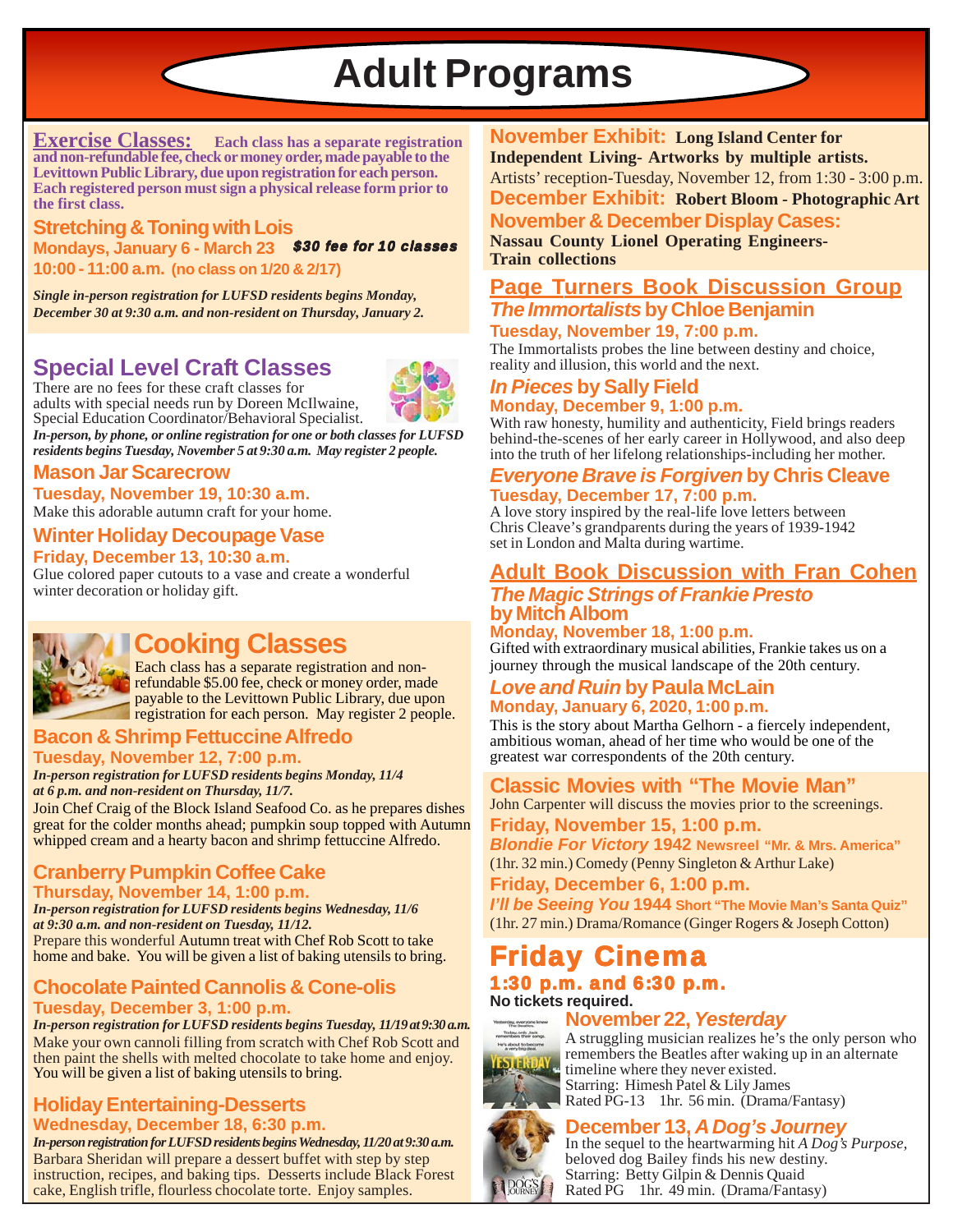# **Young Adult Programs**

Unless otherwise stated, all programs are for teens in grades 6 through 12 and registration for teen programs takes place online, at levittownpl.org. Space permitting, non-resident teen registration will start one week after LUFSD teen registration. Preference is given to LUFSD residents for programs requiring registration. Registered participants must be present when the program is scheduled to begin. We regret that a latecomer's place may be given to those on the waiting list.



**We have many resources to help you succeed in school. Come in and use our laptop computers, study room, online databases, study guides, and reference books.**

**Or, if you need a break from schoolwork, play a game or relax with friends in our comfortable gaming room.**

# **Teen Advisory Board Fridays, November 8 and December 13 Community Service Programs**

**4:00 - 5:00 p.m.**

Teens let your voices be heard! Are you in grades 6-12? Do you have ideas for programs or materials we should purchase? Do you need community service hours? If you answered yes to these questions, the Levittown Public Library Teen Advisory Board needs you! Snacks will be provided and registration is ongoing.

### **Be A Smile Maker Monday, November 18 3:45 - 4:45 p.m.**

*Registration for LUFSD teens begins Monday, November 4.* Make a crazy fun postcard to send to someone who needs a smile.



# **Troopon Club**

**Tuesday, November 26, 6:30 - 8:00 p.m. Thursday, December 19, 3:45 - 4:45 p.m.**

*Registration for LUFSD teens begins 2 weeks prior to each session.* Cut-out, sort and total manufacturer's coupons to be sent to military families.

# **Cards for Hospitalized Children Friday, November 29, 2:30 - 4:00 p.m. Thursday, December 5, 3:45 - 4:45 p.m.**

*Registration for LUFSD teens begins 2 weeks prior to each session.* Make fun holiday cards to bring smiles to children's faces, write positive messages, funny holiday jokes or draw awesome and festive pictures.

### **Teens Helping Kids Monday, December 16 5:15 - 8:15 p.m.**



*Registration for LUFSD teens begins Monday, December 2.*

The Children's department needs volunteers to help with their Winter Wonderland program on December 16th.

# **3D Printing and Minecraft Tuesday, November 5 and Monday, December 30 3:45 - 4:45 p.m.**

*Registration for LUFSD teens begins 2 weeks prior to each session.* Use Minecraft to build your own 3D objects and print them out on our 3D printers.

# **Minecraft Survival Tuesday, November 12, and Mondays, December 2 & 23 3:45 - 4:45 p.m.**

*Registration for LUFSD teens begins 2 weeks prior to each session.* Join our adventures as we work together to battle Pillagers, slay the Ender Dragon and build wondrous creations.

# **Teen GSA Tuesdays, November 19 and December 17**



**7:00 - 8:30 p.m.** *Sign up for push notifications at rmd.at/levittowng* Come hang out and meet other people like you.

# **Turkey Book Centerpiece Friday, November 22, 4:30 - 6:00 p.m.**

*Registration for LUFSD teens begins Friday, November 8.* Teens will enjoy transforming a book into a turkey

themed centerpiece that is perfect for celebrating the Thanksgiving season.

# **Perler Party Saturday, December 21 2:30 - 4:00 p.m.**

*Registration for LUFSD teens begins Friday, December 6.* Make something creative and fun with melty beads!

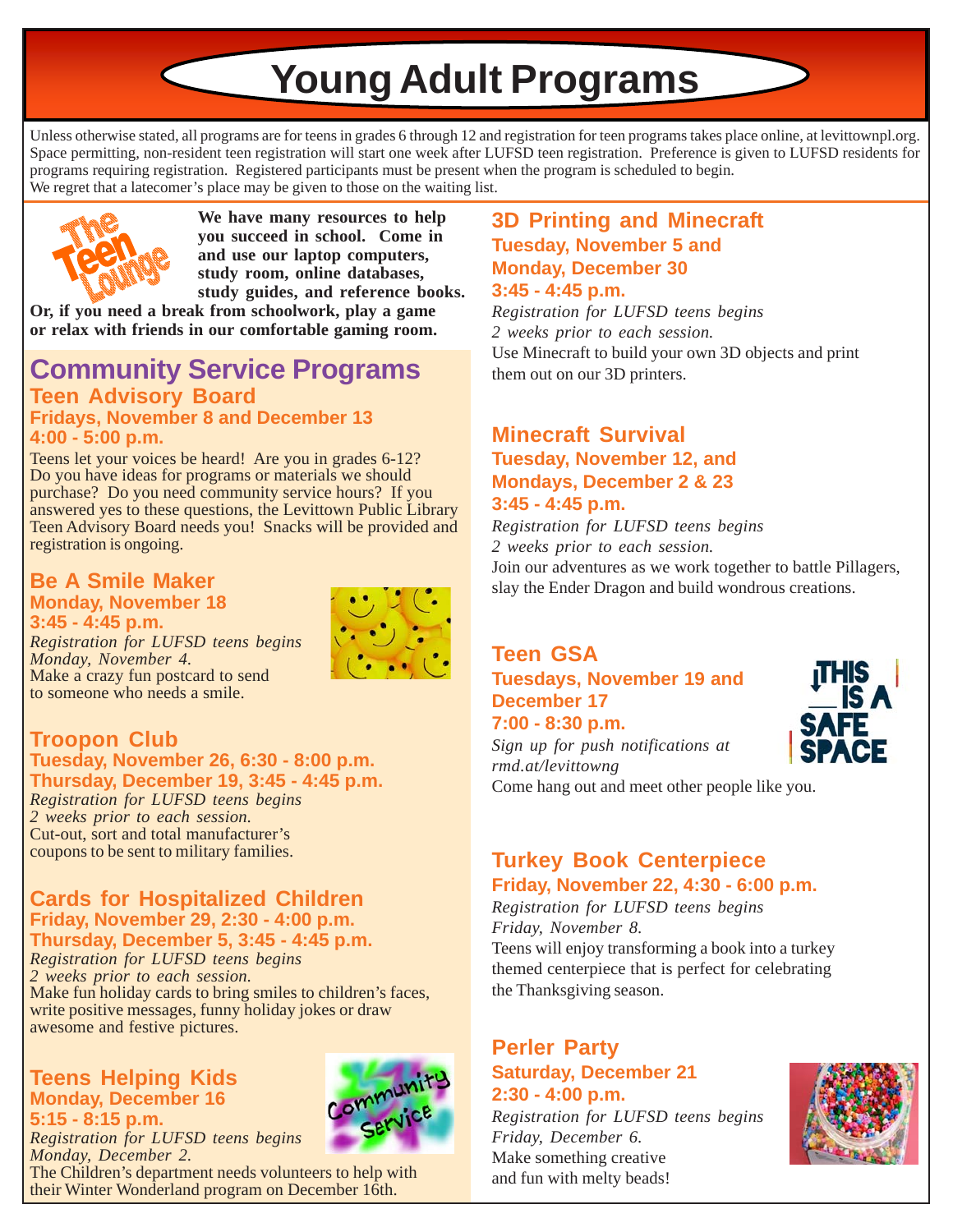# **Young Adult Programs**

# **College Access**

**College is an important investment in your future. The amount of time and effort you spend preparing for college can ease the transition and help you get more out of the experience. Our Young Adult Services offers resources and programs to help you on your path to higher education.**

# **College Essay Boot Camp**

# **Saturdays from 10:00 a.m. - 12:00 p.m.**

*Sessions are for LUFSD teens in grades 9 - 12. No registration necessary, attend one or all sessions.* Hofstra students from the School of Education will work directly with you to brainstorm, draft, edit, and revise your personal essays for your college applications. **Sessions:** October 26, November 2, November 9, December 7, December 14, December 21.

# **Get Organized! Digital Files for Students Saturday, November 16, 10:30 a.m. - 12:00 p.m.**

*Registration for LUFSD teens in grades 9 - 12 begins Friday, November 1.*

Learn smart strategies to keep track of files on your computer and in the cloud. Learn folder structure, duplication basics, and how to name files for easy searching. Keep important documents at your fingertips so that your college applications and homework will be a breeze!

# **Admissions 101**

#### **Saturday, December 7, 10:30 a.m. - 12:00 p.m.** *Registration for LUFSD teens in grades 9 - 12 begins Friday, November 22.*

Ryan Neary, Assistant Director of Admissions, from SUNY Farmingdale State College will introduce you to the admissions process. Topics to include: Types of applications accepted, application deadlines, program requirements and campus events.

# **Financial Aid and Paying for College: What Every Parent and Student Needs to Know**

# **Thursday, December 12, 7:00 - 8:30 p.m.**

*Registration for LUFSD teens in grades 9 - 12 begins Wednesday, November 27.*

Paying for college and understanding student financial aid programs is an important topic for students and parents of children approaching college age. This session will provide an overview of how the student financial aid system works including the federal, state, college and private programs that are available. We will also discuss the application process covering the FAFSA, New York State TAP and CSS Profile applications. Lastly we explore the new Excelsior Scholarship that provides free in-state tuition at SUNY and CUNY for many New York State families. This session will be presented by Michael Turner from the New York State Higher Education Services Corporation (HESC), New York State's higher education student financial aid agency.

# **MarioKart Deluxe 8 Tournament Thursday, December 26 2:00 - 4:00 p.m.**

*Registration for LUFSD teens begins Thursday, December 12.* Flex your finger, start your engines and show off your MarioKart skills in our tournament. The top 3 will receive 3D printed trophies.

# **VR Friday Friday, December 27 2:30 - 4:30 p.m.**

*Registration for LUFSD teens begins Friday, December 13.*

Play a variety of virtual reality games, such as Job Simulator, The Lab or Beat Saber, using the library's HTC Vive.



### **Pokémon Day Saturday, November 23, 1:30 - 4:30 p.m.** *Registration for LUFSD teens begins*

*Friday, November 8.*

The new Pokémon games, Sword and Shield, are coming out! Let's celebrate by making Pokémon-themed shrinky dinks and watching Detective Pikachu! Snacks will be provided.

# **Learn How to Draw Pokémon Wednesday, December 4, 4:00 - 5:30 p.m.**

*Registration for LUFSD teens begins Wednesday, November 20.* A quick but easy step by step drawing art class on how to draw Pokémon characters. Artist Kelly Gordon will run the fun lesson.

# **Craft Wars Wednesday, January 8, 3:45 - 4:45 p.m.**

*Registration for LUFSD teens begins Monday, December 23.* Stretch your creativity muscles in this fun challenge. Teens will create a craft using various materials. The most creative craft wins!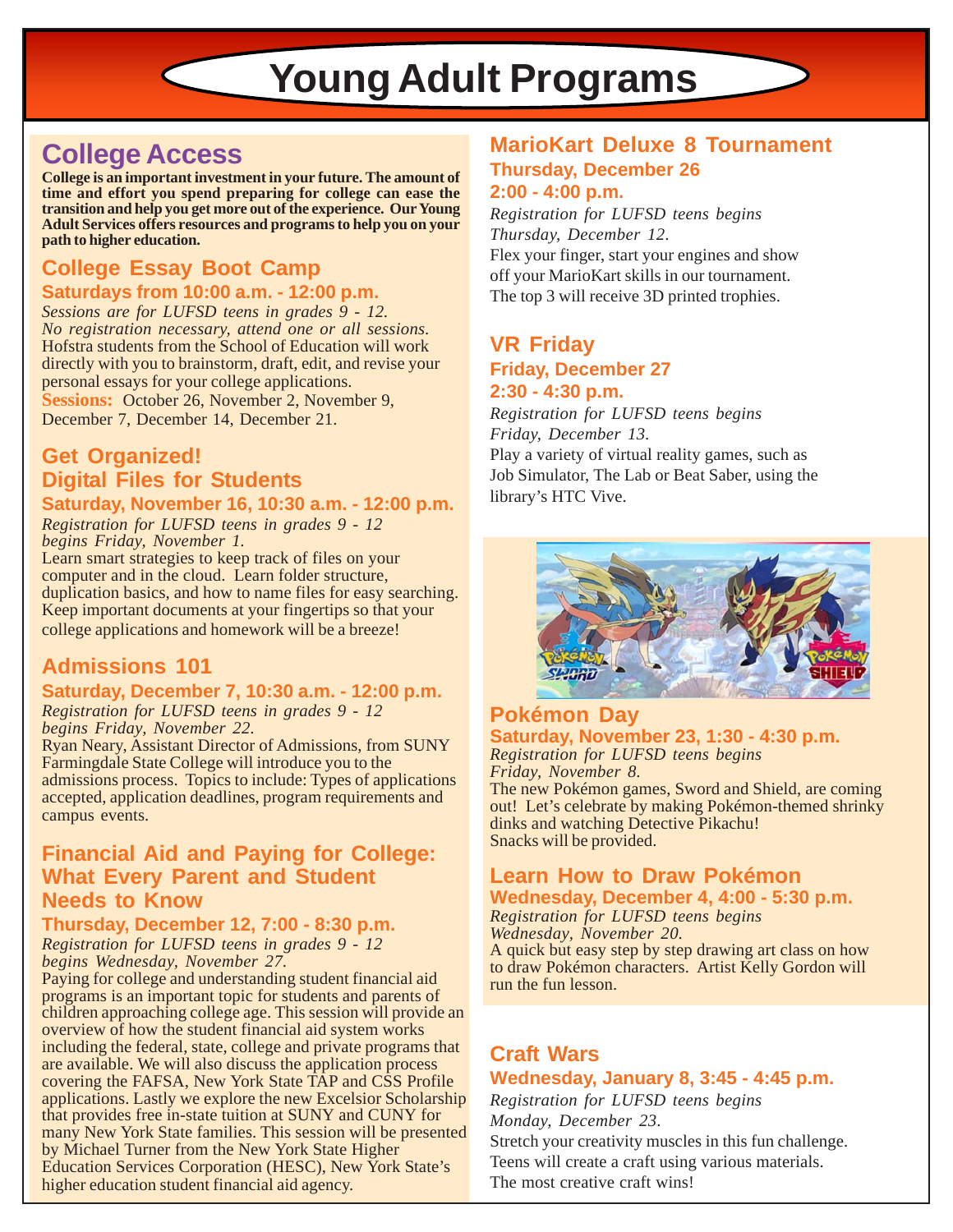# Children's Department

**Preference is given to LUFSD residents for programs requiring registration. Space permitting, non-residents may register the day before a program. Registration begins at 9:00 a.m. on the day listed unless otherwise noted. Patrons may register online with a valid library card. If you need assistance, you may call the Children's Room at 731-5728 ext. 500. Some programs require in-person registration and/or tickets. Registered participants must be present when the program is scheduled to begin. Storytime: Birth certificate must be shown at the first storytime class. Children may be registered for only one storytime program per session.**



**In order to accommodate as many patrons as possible into our programs, our new procedure for program attendance will be as follows: Registered participants must be present when the program is scheduled to begin. We regret that a latecomer's place may be given to those on the waiting list.**

**Our Fall Storytimes for ages 18 months through age 5 are ongoing. There are limited openings in some classes. Call the Children's Department for further information.**

### **BABY AND ME TIME AGES 4 MONTHS to 18 MONTHS**



A lapsit program for baby and **one adult** with music, movement, a story and time to socialize. *Separate registration is required for each session.* **Friday, November 1, 10:00 - 10:45 a.m.** *Registration began Friday, October 25.* **Friday, November 15, 10:00 - 10:45 a.m.** *Registration begins Friday, November 8.* **Friday, December 6, 10:00 - 10:45 a.m.** *Registration begins Friday, November 29.*

# **ALL TOGETHER NOW – AGES 1 ½ - 3 ½**

**(children born between July 2016 – July 2018)** The perfect storytime for families with children close in age. There will be stories and flannels, with music and movement for children with **one adult** to enjoy together. **Mondays, January 6 - February 10 Choose between sessions 10:15 a.m. or 11:00 a.m.** *Registration begins Thursday, December 19.* (No class on Monday, January 20)

# **MOTHER GOOSE – AGES 1 ½ - 2 ½**

**(children born between July 2017 – July 2018)** A movement - filled program for children, with **one adult**, which includes stories, music, rhymes, and fingerplays. **Tuesdays, January 7 - February 4 at 10:00 a.m.** *Registration begins Thursday, December 19.*



### **STORYTIME FOR TOTS – AGES 2 ½ - 3 ½ (children born between July 2016 – July 2017)**

Enjoy longer stories and flannels with some music and movement mixed in for children with **one adult**. **Tuesdays, January 7 - February 4 at 11:00 a.m.** *Registration begins Thursday, December 19.*

### **ON MY OWN PRE-SCHOOL DISCOVERY For AGES 3 ½ - 5 (children not yet in kindergarten and born between December 2014 - July 2016)**

For children on their own, this program incorporates skills needed to succeed in kindergarten. Adults will remain close by in our Children's room.

**Wednesdays, January 8 - February 5 at 1:30 p.m.** *Registration begins Monday, December 23.*

# **Book Club Jr. - Grades K - 2**

Read a story together with fellow book club members and your librarian. Play games and do fun activities. Pick a prize from our treasure chest.

**Monday, November 4 at 4:30 p.m.** *Registration began Monday, October 21. The Very Stuffed Turkey* **by Katharine Kenah**

**Wednesday, December 4 at 4:30 p.m.**

*Registration begins Wednesday, November 20. Cookiesaurus Rex* **by Amy Fellner Dominy**

# **Monday, January 13 at 4:30 p.m.**

*Registration begins Monday, December 30. Can I Be Your Dog?* **by Troy Cummings**



# **Kids Book Club - Grades 3 - 5**

Take a break from schoolwork and join the Kids Book Club. Chat about books and share your reading experience, all while enjoying snacks and doing a hands-on activity. Pick up your book at the Circulation Desk. (It's okay if you don't finish the book in time; you can still have fun with your fellow book club members).

# **Wednesday, November 13, 7:15 p.m.**

*Registration began Tuesday, October 15 at 6:00 p.m. Save Me A Seat* **by Sarah Weeks**



# **Little Chefs - Ages 3 - 5 with an Adult**

Some items may contain chocolate and traces of peanut oil. No cooking involved.

# **Thanksgiving Treat**

# **Monday, November 25**

**Choose between sessions 6:00 p.m. or 7:00 p.m.** *Registration begins Tuesday, November 12 at 6:00 p.m.* Create a Thanksgiving treat to eat.

# **Jr. Chefs - Grades K - 2**

Some items may contain chocolate and traces of peanut oil. No cooking involved.

# **Candy Shop Treat**

# **Monday, January 6 at 6:00 p.m.**

*Registration begins Monday, December 30 at 6:00 p.m.* Make a yummy candy shop treat.

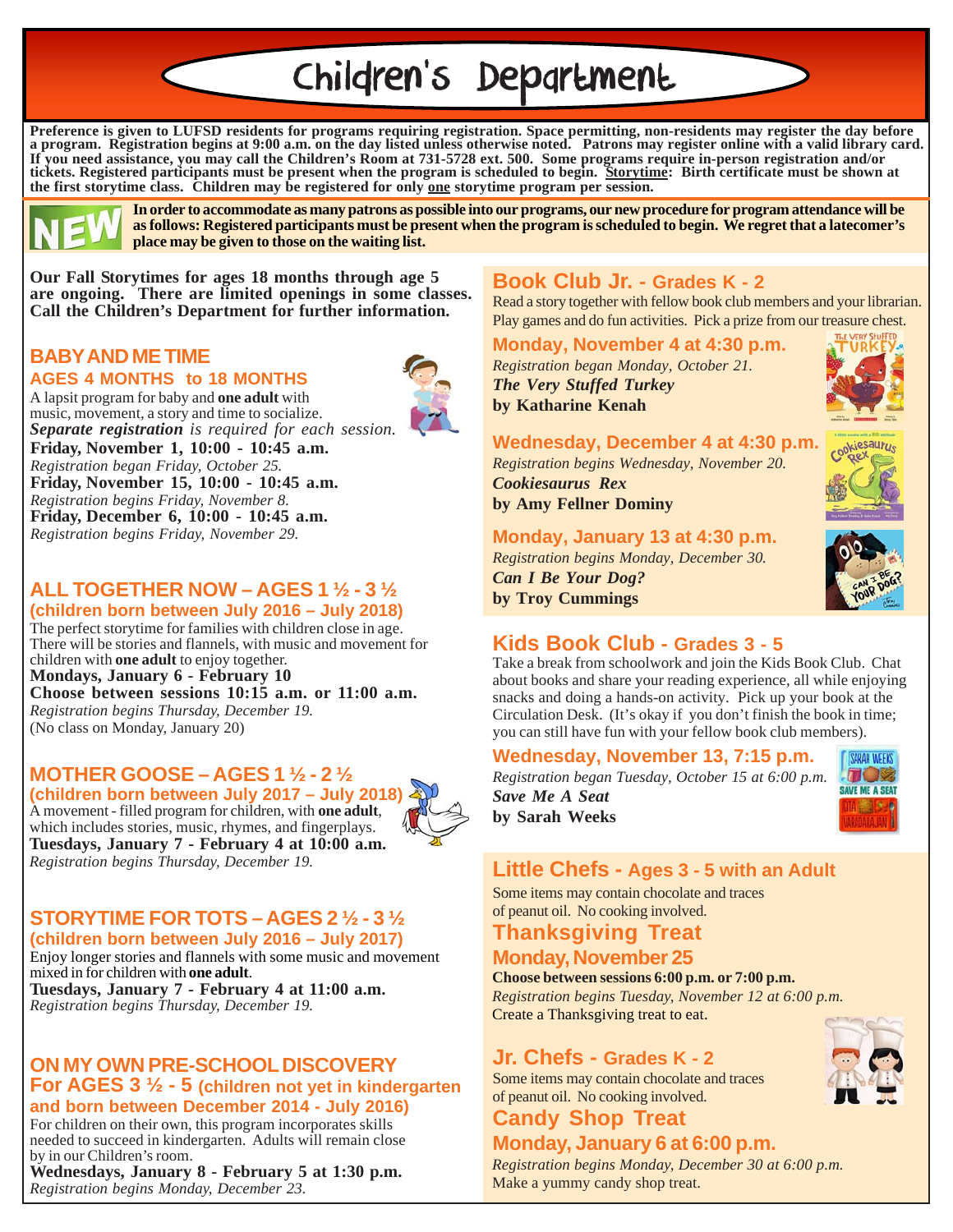# Children's Department



# **"Frozen" All Ages**

# **Saturday, November 16 at 2:30 p.m.**

*Tickets will be available beginning Friday, November 1.* Get ready for *Frozen 2* by watching the original movie! **PG 1hr. 42 min.**

# **Frozen Storytime**

# **Ages 4 - 7 Monday, November 18 at 6:00 p.m.**

*Registration begins Monday, November 4 at 6:00 p.m.* "Let it go" and join us for a *Frozen* themed storytime! For the "first time in forever" we're celebrating our favorite characters with stories, songs, games and much more!

# **Ice Queen Storytime & Photo Opportunity Ages 3 - 7**



# **Tuesday, November 19 at 4:30 p.m.**

*Registration begins Tuesday, November 5.* Join the Ice Queen in an interactive storytime!

After, take pictures together and do a flurry of fun activities.

# **Dry Ice Capades Grades K - 5**

**Wednesday, November 20 at 6:00 p.m.** *Registration begins Wednesday, November 6 at 6:00 p.m.* Join Mad Science for an ice adventure! Learn about the different forms of matter and watch as temperature changes do amazing things!

**Ice Painting Ages 3 - 5 Thursday, November 21 at 11:00 a.m.** *Registration begins Thursday, November 7.* Create wondrous paintings using ice!

# **Gingerbread Friends Grades K - 2**

### **Tuesday, December 3 at 4:30 p.m.**

*Registration begins Tuesday, November 19.* Sweet stories and lively activities. Fill a gingerbread puppy with fluff and love to cuddle with all winter long.

# **Crazy 8's - Grades K - 5**

Learn how much fun math can be through crazy activities such as Glow-in-the-dark Geometry, Spy Training, and much more.

*Registration begins Friday, December 20 at 6:00 p.m.* **Tuesday, January 7 Choose between sessions 6:00 p.m. or 7:00 p.m.**

# **Tuesday, January 28**

*Registration begins Friday, January 17 at 6:00 p.m.* **Choose between sessions 6:00 p.m. or 7:00 p.m.**

# **Winter Wonderland Storytime Ages 1 ½ - 3 ½ with one adult Monday, December 9**

**Choose between sessions 10:00 a.m. or 11:00 a.m.** *Registration begins Monday, November 25.* Enjoy a mixture of snowy stories, songs and fun! Create a wintry craft to take home!



# **Winter Wonderland Open House Monday, December 16 from 6:00 p.m. - 8:00 p.m.**

Gather the family for holiday cheer at the library. Have some fun in our winter wonderland with balloon animals, face painting, temporary tattoos, games, snacks, hot cocoa and much more!

# **Holiday Origami - Grades K - 6 Monday, December 9 at 4:30 p.m.**

*Registration begins Monday, November 25.* Learn how to create fun origami creations with friends.



# **LEGO Creation Club - Grades K - 4 Saturday, December 14 at 2:30 p.m.**

*No registration required.*

# **Family Bingo Grades K - 6**

**Thursday, December 26 at 2:30 p.m.** *Registration begins Thursday, December 12.* Join us for some family fun with Bingo!

# **Maker Kids - 3Doodlers Grades 3 - 5**

# **Friday, December 27 at 2:30 p.m.**

*Registration begins Friday, December 13.* See what you can create in 3D using our 3Doodlers.

# **Noon Year's Eve Ages 3 ½ - 5**

#### **Tuesday, December 31 at 11:00 a.m.** *Registration begins Tuesday, December 17.*

Ring in the Noon Year with us! Celebrate with stories, songs, snacks, and fun. Parents will be invited to join their children before the countdown to the Noon Year begins.